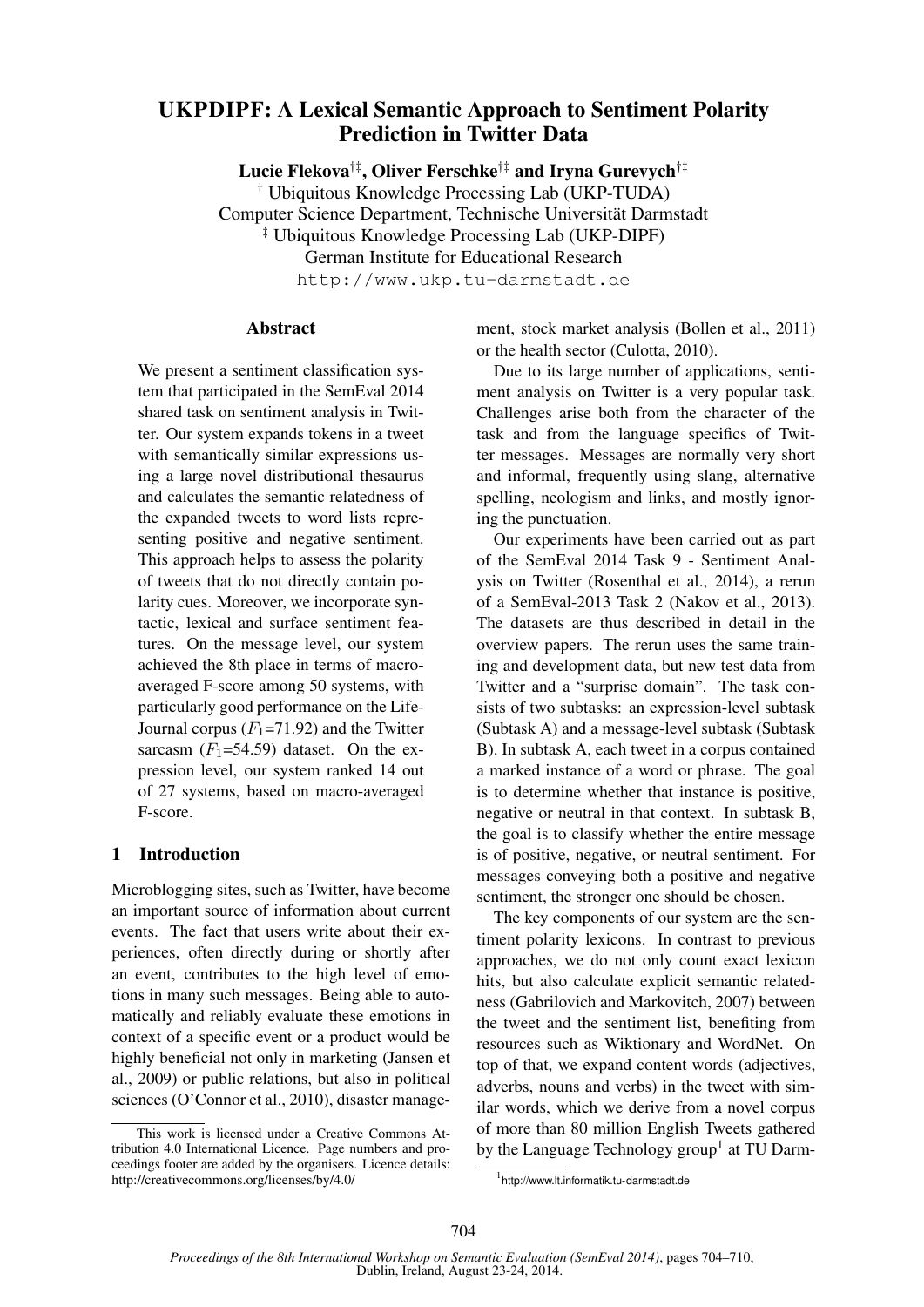stadt.

# 2 Experimental setup

Our experimental setup is based on an open-source text classification framework *DKPro TC*<sup>2</sup> (Daxenberger et al., 2014), which allows to combine NLP pipelines into a configurable and modular system for preprocessing, feature extraction and classification. We use the *unit classification* mode of DKPro TC for Subtask A and the *document classification* mode for Subtask B.

# 2.1 Preprocessing

We customized the message reader for Subtask B to ignore the first part of the tweet when the word *but* is found. This approach helps to reduce the misleading positive hits when a negative message is introduced positively (*It'd be good, but*).

For preprocessing the data, we use components from DKPro Core<sup>3</sup>. Preprocessing is the same for subtasks A and B, with the only difference that in the subtask A the target expression is additionally annotated as *text classification unit*, while the rest of the tweet is considered to be a document context. We first segment the data with the Stanford Segmenter<sup>4</sup>, apply the Stanford POS Tagger with a Twitter-trained model (Derczynski et al., 2013), and subsequently apply the Stanford Lemmatizer<sup>4</sup>, TreeTagger Chunker (Schmid, 1994), Stanford Named Entity Recognizer (Finkel et al., 2005) and Stanford Parser (Klein and Manning, 2003) to each tweet. After this linguistic preprocessing, the token segmentation of the Stanford tools is removed and overwritten by the ArkTweet Tagger (Gimpel et al., 2011), which is more suitable for recognizing hashtags and smileys as one particular token. Finally, we expand the tweet and proceed to feature extraction as described in detail in Section 3.

# 2.2 Classification

We trained our system on the provided training data only, excluding the dev data. We use classifiers from the WEKA (Hall et al., 2009) toolkit, which are integrated in the DKPro TC framework. Our final configuration consists of a SVM-SMO classifier with a gaussian kernel. The optimal hyperparameters have been experimentally derived and finally set to C=1 and G=0.01. The resulting model was wrapped in a cost sensitive meta classifier from the WEKA toolkit with the error costs set to reflect the class imbalance in the training set.

# 3 Features used

We now describe the features used in our experiments. For Subtask A (contextual polarity), we extracted each feature twice - once on the tweet level and once on the focus expression level. Only n-gram features were extracted solely from the expressions. For Subtask B (tweet polarity), we extracted features on tweet level only. In both cases, we use the Information Gain feature selection approach in WEKA to rank the features and prune the feature space with a threshold of  $T=0.005$ .

# 3.1 Lexical features

As a basis for our similarity and expansion experiments (sections 3.4 and 3.5), we use the binary sentiment polarity lexicon by Liu (2012) augmented with the smiley polarity lexicon by Becker et al.  $(2013)$  and an additional swear word list<sup>5</sup> [further as  $Liu_{augmented}$ ]. We selected this augmented lexicon for two reasons: firstly, it was the highest ranked lexical feature on the developmenttest and crossvalidation experiments, secondly it consists of two plain word lists and therefore does not introduce another complexity dimension for advanced feature calculations.

We further measure lexicon hits normalized per number of tweet tokens for the following lexicons: Pennebaker's Linguistic Inquiry and Word Count (LIWC) (Pennebaker et al., 2001), the NRC Emotion Lexicon (Mohammad and Turney, 2013), the NRC Hashtag Emotion Lexicon (Mohammad et al., 2013) and the Sentiment140 lexicon (Mohammad et al., 2013). We use an additional lexicon of positive, negative, very positive and very negative words, diminishers, intensifiers and negations composed by Steinberger et al. (2012), where we calculate the polarity score as described in their paper.

In a complementary set of features we combine each of the lexicons above with a list of weighted intensifying expressions as published by Brooke (2009). The intensity of any polar word found in any of the emotion lexicons used is intensified or diminished by a given weight if an intensifier (*a*

<sup>&</sup>lt;sup>2</sup>http://code.google.com/p/dkpro-tc

<sup>3</sup> http://code.google.com/p/dkpro-core-asl

<sup>4</sup> http://nlp.stanford.edu/software/corenlp.shtml

<sup>5</sup> based on http://www.youswear.com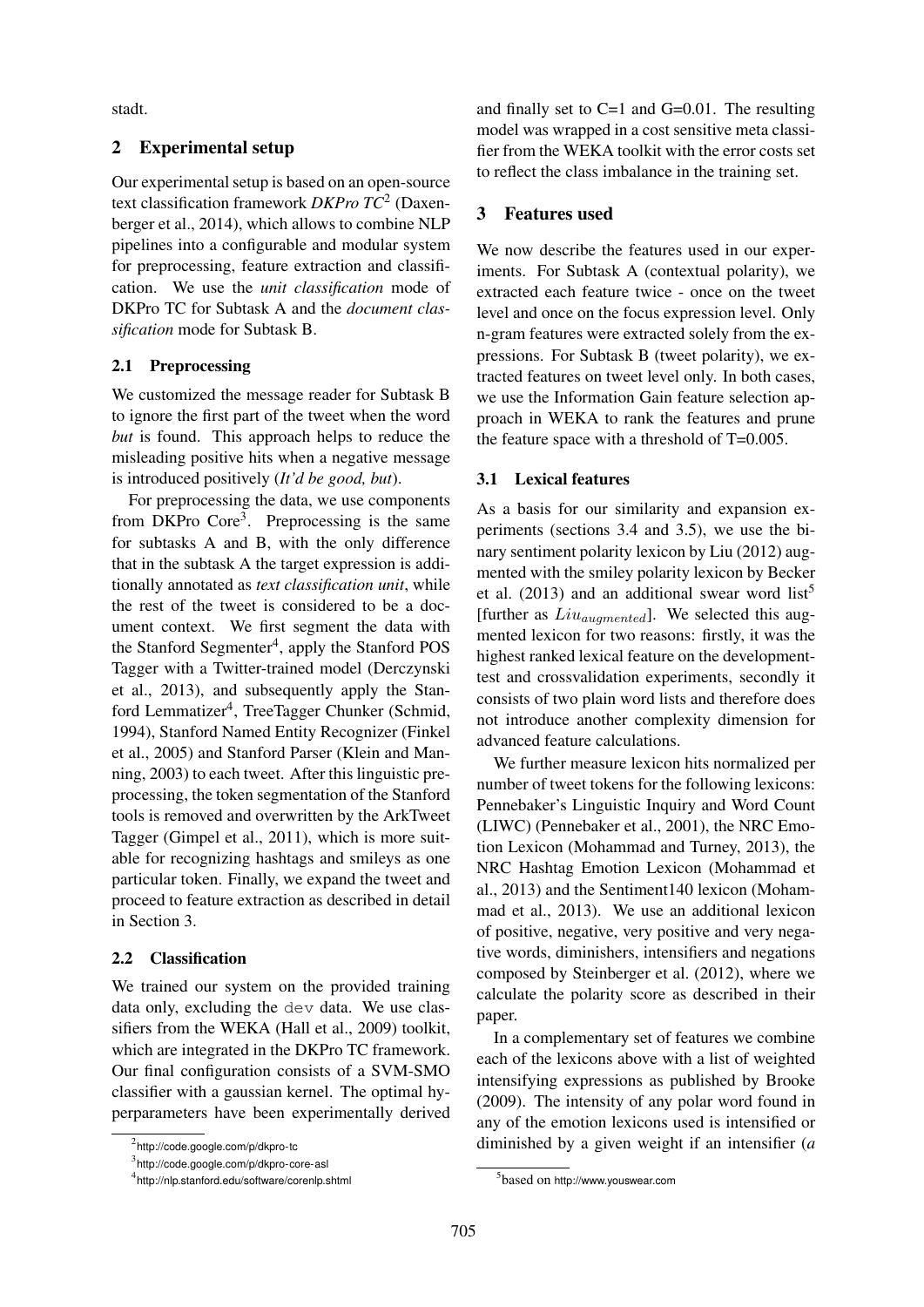*bit, very, slightly...*) is found within the preceding three tokens.

Additionally, we record the overall counts of lexicon hits for positive words, negative words and the difference of the two. In one set of features we consider only lexicons clearly meant for binary polarity, while a second set of features also includes other emotions, such as fear or anger, from the NRC and the LIWC corpora.

# 3.2 Negation

We handle negation in two ways. On the expression level (Subtask A) we rely on the negation dependency tag provided by the Stanford Dependency Parser. This one captures verb negations rather precisely and thus helps to handle emotional verb expressions such as *like* vs *don't like*. On the tweet level (all features of Subtask B and entiretweet-level features of Subtask A) we adopt the approach of Pang et al. (2002), considering as a negation context any sequence of tokens between a negation expression and the end of a sentence segment as annotated by the Stanford Segmenter. The negation expressions *(don't, can't...)* are represented by the list of invertors from Steinberger's lexicon (Steinberger et al., 2012). We first assign polarity score to each word in the tweet based on the lexicon hits and then revert it for the words lying in the negation context. This approach is more robust than the one of the dependency governor but is error-prone in the area of overlapping (cascaded) negation contexts.

# 3.3 N-gram features

We extract the 5,000 most frequent word unigrams, bigrams and trigrams cleaned with the Snowball stopword list<sup>6</sup> as well as the same amount of skip-n-grams and character trigrams. These are extracted separately on the target expression level for subtask A and on document level for subtask B. On the syntactic level, we monitor the most frequent 5,000 part-of-speech ngrams with the size up to part-of-speech quadruples. Additionally, as an approximation for exploiting the key message of the sentence, we extract from the tweets a verb chunk and its left and right neighboring noun chunks, obtaining combinations such as *we-go-cinema*. The 1,000 most frequent chunk triples are then used as features similarly to ngrams.

| Word      | Score | Word (continued) | Score |
|-----------|-------|------------------|-------|
| awesome   | 1,000 | fun              | 60    |
| amazing   | 194   | sexy             | 59    |
| great     | 148   | cold             | 59    |
| cool      | 104   | crazy            | 57    |
| good      | 96    | fantastic        | 56    |
| best      | 93    | bored            | 55    |
| beautiful | 93    | excited          | 54    |
| nice      | 87    | true             | 53    |
| funny     | 84    | stupid           | 53    |
| cute      | 81    | gr8              | 52    |
| perfect   | 70    | entertaining     | 52    |
| wonderful | 67    | favorite         | 52    |
| lovely    | 66    | talented         | 49    |
| tired     | 65    | other            | 49    |
| annoying  | 63    | depressing       | 48    |
| Great     | 63    | flawless         | 48    |
| new       | 62    | inspiring        | 47    |
| hilarious | 62    | incredible       | 46    |
| bad       | 61    | complicated      | 46    |
| hot       | 61    | gorgeous         | 45    |

|  | Table 1: Unsupervised expansion of 'awesome' |  |  |  |
|--|----------------------------------------------|--|--|--|
|--|----------------------------------------------|--|--|--|

#### 3.4 Tweet expansion

We expanded the content words in a tweet, i.e. nouns, verbs, adjectives and adverbs, with similar words from a word similarity thesaurus that was computed on 80 million English tweets from 2012 using the JoBim contextual semantics framework (Biemann and Riedl, 2013). Table 1 shows an example for a lexical expansion of the word *awesome*. The score was computed using left and right neighbor bigram features for the holing operation. The value hence shows how often the word appeared in the same left and right context as the original word. The upper limit of the score is set to 1,000.

We then match the expanded tweet against the  $Liu<sub>augmented</sub>$  positive and negative lexicons. We assign to the lexicon hits of the expanded words their (contextual similarity) expansion score, using a score of 1,000 as an anchor-value for the original tweet, setting an expansion cut at 100. The overall tweet score is then normalized by the sum of word expansion scores.

# 3.5 Semantic similarity

Tweet messages are short and each emotional word is very valuable for the task, even when it may not be present in a specific lexicon. Therefore, we calculate a semantic relatedness score between the tweet and the positive or negative word list. We use the ESA similarity measure (Gabrilovich and Markovitch, 2007) as implemented in the DKPro similarity software pack-

<sup>6</sup> http://snowball.tartarus.org/algorithms/english/stop.txt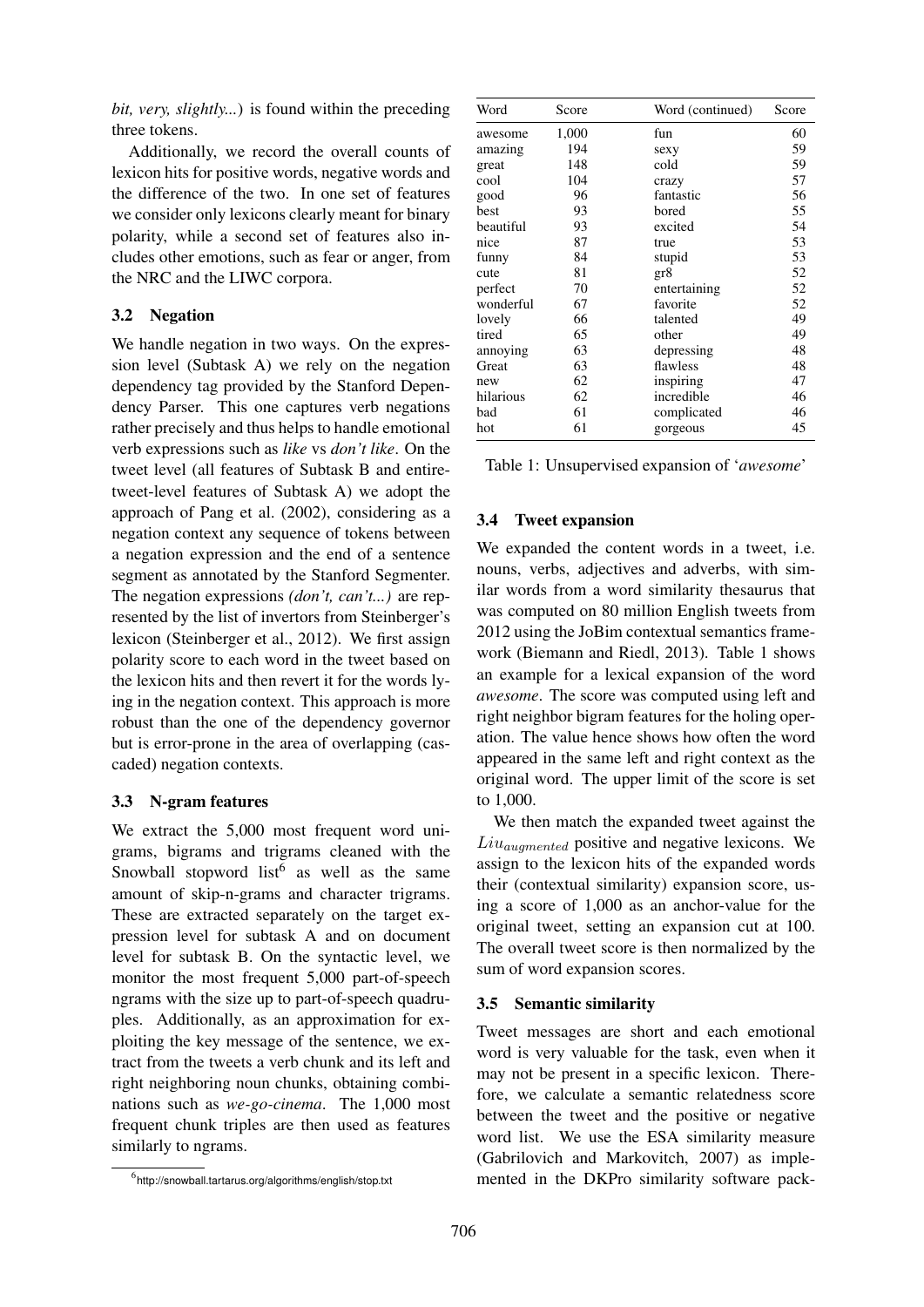age (Bär et al., 2013), calculated on English Wiktionary and WordNet as two separate concept spaces. The ESA vectors are freely available<sup>7</sup>. This way we obtain in total six features: *sim(original tweet word list, positive word list), sim(original tweet word list, negative word list)*, difference between the two, *sim(expanded tweet word list, positive word list), sim(expanded tweet word list, negative word list)* and difference between the two. Our SemEval run was submitted using Word-Net vectors mainly for the shorter computation time and lower memory requirements. However, in our later experiments Wiktionary performed better. We presume this can be due to a better coverage for the Twitter corpus, although detailed analysis of this aspect is yet to be performed.

#### 3.6 Other features

Pak and Paroubek (2010) pointed out a relation between the presence of different part-of-speech types and sentiment polarity. We measure the ratio of each part-of-speech type to each chunk. We furthermore count the occurrences of the dependency tag for negation. We use the Stanford Named Entity Recognizer to count occurrence of persons, organizations and locations in the tweet. Additionaly, beside basic surface metrics, such as the number of tokens, characters and sentences, we measure the number of elongated words (such as *coool*) in a tweet, ratio of sentences ending with exclamation, ratio of questions and number of positive and negative smileys and their proportion. We capture the smileys with the following two regular expressions for positive, respectively negative ones:  $[\langle \rangle]$  ?  $[:,=8]$   $[-o*']$  ? [) ] dDpPxXoO0\* }],  $[\langle \rangle]$ ? $[$ :;=8] $[-0 \times 1]$ ? $[$  ( $[$ /:{|]. We also separately measure the sentiment of smileys at the end of the tweet body, i.e. followed only by a hashtag, hyperlink or nothing.

# 4 Results

In Subtask A, our system achieved an averaged F-score of 81.42 on the LiveJournal corpus and 79.67 on the Twitter 2014 corpus. The highest scores achieved in related work were 85.61 and 86.63 respectively. For subtask B, we scored 71.92 on LifeJournal and 63.77 on Twitter 2014, while the highest F-scores reported by related work were 74.84 and 70.96.

Features with the highest Information Gain were the ones based on  $Liu_{augmented}$ . Adding the weighted intensifiers of Brooke to the sentiment lexicons did not outperform the simple lexicon lookup. They were followed by features derived from the lexicons of Steinberger, which includes invertors, intensifiers and four polarity levels of words. On the other hand, adding the weighted intensifiers of Brooke to lexicons did not outperform the simple lexicon lookup. Overall, lexiconbased features contributed to the highest performance gain, as shown in Table 3. The negation approach based on the Stanford dependency parser was the most helpful, although it tripled the runtime. Using the simpler negation context as suggested in Pang et al. (2002) performed still on average better than using none.

When using WordNet, semantic similarity to lexicons did not outperform direct lexicon hits. Usage of Wiktionary instead lead to major improvement (Table 3), unfortunately after the SemEval challenge.

Tweet expansion appears to improve the classification performance, however the threshold of 100 that we used in our setup was chosed too conservatively, expanding mainly stopwords with other stopwords or words with their spelling alternatives, resulting in a noisy, little valuable feature (expansion full in Table 3). Setting up the threshold to 50 and cleaning up both the tweet and the expansion with Snowball stopword list (expansion clean in Table 3), the performance increased remarkably.

Amongst other prominent features were parts of lexicons such as LIWC Positive emotions, LIWC Affect, LIWC Negative emotions, NRC Joy, NRC Anger and NRC Disgust. Informative were also the proportions of nouns, verbs and adverbs, the exclamation ratio or number of positive and negative smileys at the end of the tweet.

| <b>Feature(s)</b> |      | $\Delta F_1$ Twitter 2014 $\Delta F_1$ Life, Journal |
|-------------------|------|------------------------------------------------------|
| Similarity Wikt.  | 0.56 | 3.65                                                 |
| Similarity WN     | 0.0  | 2.61                                                 |
| Expansion full    | 0.0  | 0.0                                                  |
| Expansion clean   | 0.59 | 3.82                                                 |
| Lexical negation  | 0.24 | 0.13                                                 |
| N-gram features   | 0.30 | 0.32                                                 |
| Lexicon-based f.  | 7.85 | 4.74                                                 |

Table 3: Performance increase where feature added to the full setup

 $^7$ https://code.google.com/p/dkpro-similarity-asl/downloads/list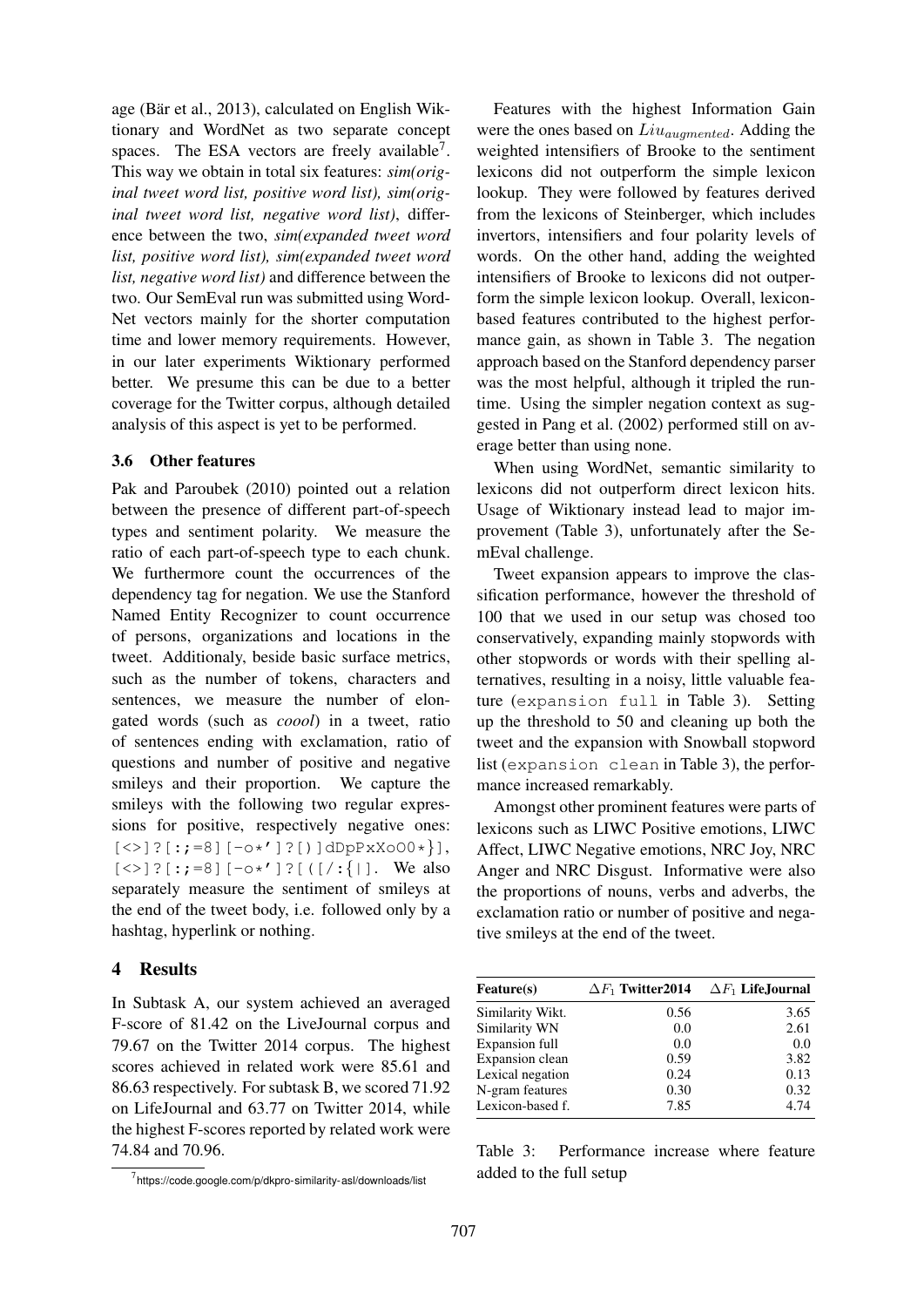| # | Gold label | Prediction | Message                                                                                                                                                         |
|---|------------|------------|-----------------------------------------------------------------------------------------------------------------------------------------------------------------|
|   | negative   | positive   | Your plans of attending the <b>Great</b> Yorkshire Show may have been washed out because                                                                        |
|   | neutral    | positive   | of the weather, so how about<br>sitting here with my belt in jean shorts watching Cena win his first title.<br>I think we tie for 1st my friend <b>xD</b>       |
|   | neutral    | positive   | saw your LJ post  yay for Aussies ;)                                                                                                                            |
| 4 | positive   | negative   | haha, that sucks, because the drumline will be just fine                                                                                                        |
|   | positive   | negative   | woah, Deezer. Babel only came out on Monday, can you leave it up for longer than a day<br>to give slow people like me a chance?                                 |
| 6 | positive   | negative   | Yeah so much has changed for the 6th. Lots of combat <b>fighting</b> . And inventory is different.                                                              |
|   | positive   | negative   | just finish doing it and tomorrow I'm going to the celtics game and don't <b>fucking</b> say                                                                    |
|   |            |            | "thanks for the invite" it's <b>annoying</b>                                                                                                                    |
| 8 | positive   | negative   | Haha Yup hopefully we will <b>lose</b> a few kg by mon. after hip hop can go orchard and weigh                                                                  |
| 9 | positive   | negative   | U r just like my friends? I made them feel warm, happy, then make them angry and they cry?<br>Finally they left me? Will u leave 2? I hope not. Really hope so. |

Table 2: Examples of misclassified messages

#### 5 Error analysis

Table 2 lists a sample of misclassified messages. The majority of errors resulted from misclassifying neutral tweets as emotionally charged. This was partly caused by the usage of emoticons and expressions such as *haha* in a neutral context, such as in examples 2 and 3. Other errors were cause by lexicon hits of proper nouns (example 1), or by using negative words and swearwords in overall positive tweet (examples 4, 7, 9). Some tweets contained domain specific vocabulary that would hit the negative lexicon, e.g., discussing fighting and violence in computer games would, in contrast to other topic domains, usually have positive polarity (example 6). Similar domain-specific polarity distinction could be applied to certain verbs, e.g., *lose weight* vs. *lose a game* (example 8).

Another challenge for the system was the nonstandard language in twitter with a large number of spelling variants, which was only partly captured by the emotion lexicons tailored for this domain. A twitter-specific lemmatizer, which would group all variations of a misspelled word into one, could help to improve the performance.

The length of the negation context window does not suit all purposes. Also double negations such as *I don't think he couldn't...* can easily misdirect the polarity score.

#### 6 Conclusion

We presented a sentiment classification system that can be used on both message level and expression level with only small changes in the framework configuration. We employed a contextual similarity thesaurus for the lexical expansion of the messages. The expansion was not efficient without an extensive stopword cleaning, overweighting more common words and introducing noise. Utilizing the semantic similarity of tweets to lexicons instead of a direct match improves the score only with certain lexicons, possibly dependent on the coverage. Negation by dependency parsing was more beneficial to the classifier than the negation by keyword span annotation. Naive combination of sentiment lexicons was not more helpful than using individual ones separately. Among the common source of errors were laughing signs used in neutral messages and swearing used in positive messages. Even within Twitter, same words can have different polarity in different domains (*lose weight, lose game, game with nice violent fights...*). Deeper semantic insights are necessary to distinguish between polar words in context.

#### 7 Acknowledgement

This work has been supported by the Volkswagen Foundation as part of the Lichtenberg-Professorship Program under grant No. I/82806. We warmly thank Chris Biemann, Martin Riedl and Eugen Ruppert of the Language Technology group at TU Darmstadt for providing us with the Twitter-based distributional thesaurus.

#### **References**

Daniel Bär, Torsten Zesch, and Iryna Gurevych. 2013. Dkpro similarity: An open source framework for text similarity. In *Proceedings of the 51st Annual Meeting of the Association for Computational Linguistics: System Demonstrations*, pages 121–126, Sofia, Bulgaria.

Lee Becker, George Erhart, David Skiba, and Valentine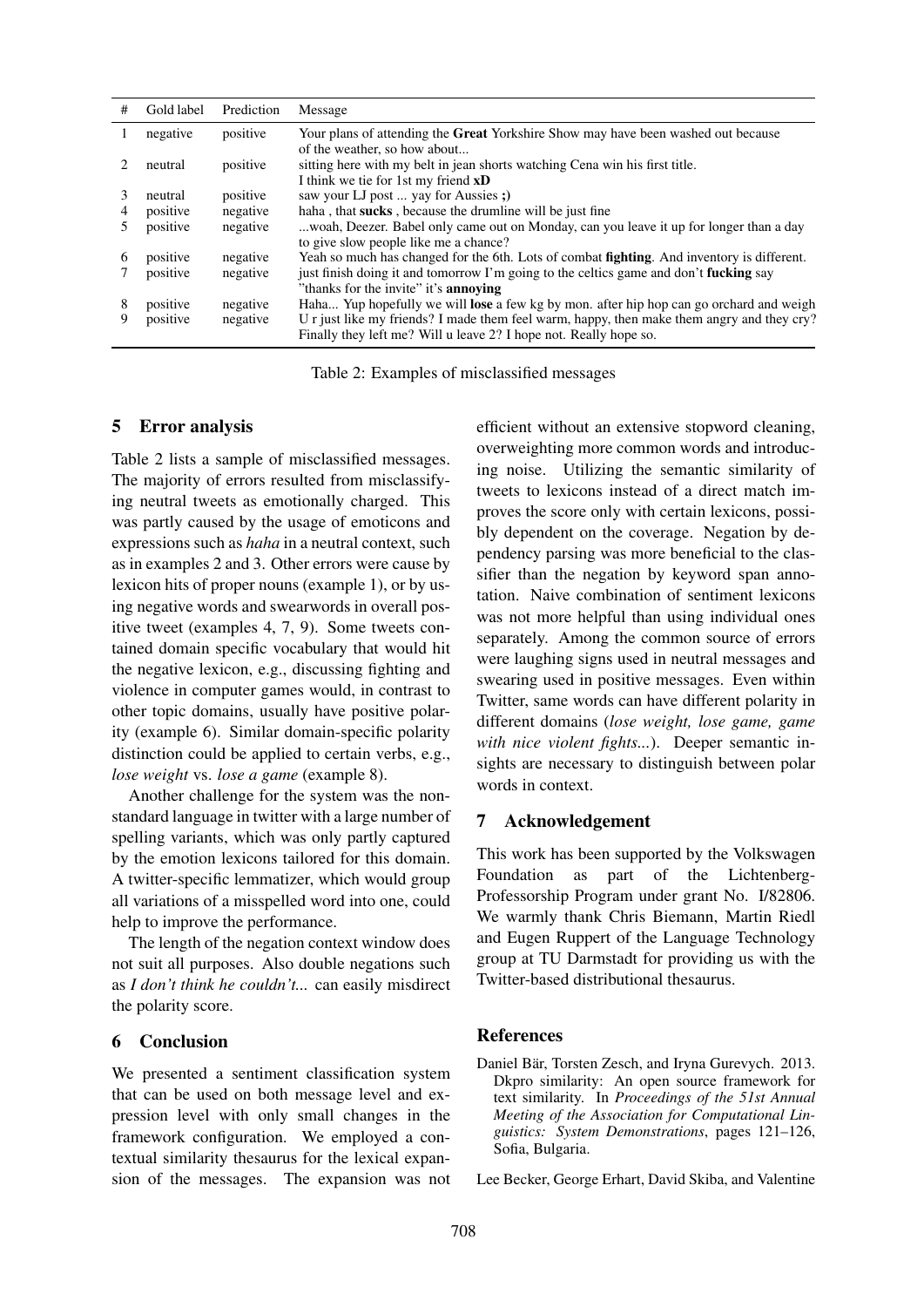Matula. 2013. Avaya: Sentiment analysis on twitter with self-training and polarity lexicon expansion. *Atlanta, Georgia, USA*, page 333.

- Chris Biemann and Martin Riedl. 2013. Text: Now in 2d! a framework for lexical expansion with contextual similarity. *Journal of Language Modelling*, 1(1):55–95.
- Johan Bollen, Huina Mao, and Xiaojun Zeng. 2011. Twitter mood predicts the stock market. *Journal of Computational Science*, 2(1):1 – 8.
- Julian Brooke. 2009. A semantic approach to automated text sentiment analysis.
- Aron Culotta. 2010. Towards detecting influenza epidemics by analyzing twitter messages. In *Proceedings of the First Workshop on Social Media Analytics*, pages 115–122, New York, NY, USA.
- Johannes Daxenberger, Oliver Ferschke, Iryna Gurevych, and Torsten Zesch. 2014. Dkpro tc: A java-based framework for supervised learning experiments on textual data. In *Proceedings of the 52nd Annual Meeting of the Association for Computational Linguistics. System Demonstrations*, page (to appear), Baltimore, MD, USA.
- Leon Derczynski, Alan Ritter, Sam Clark, and Kalina Bontcheva. 2013. Twitter part-of-speech tagging for all: Overcoming sparse and noisy data. In *Proceedings of the International Conference on Recent Advances in Natural Language Processing*, Hissar, Bulgaria.
- Jenny Rose Finkel, Trond Grenager, and Christopher Manning. 2005. Incorporating non-local information into information extraction systems by gibbs sampling. In *Proceedings of the 43nd Annual Meeting of the Association for Computational Linguistics (ACL 2005)*, pages 363–370.
- Evgeniy Gabrilovich and Shaul Markovitch. 2007. Computing semantic relatedness using wikipediabased explicit semantic analysis. In *Proceedings of the 20th International Joint Conference on Artificial Intelligence*, volume 7, pages 1606–1611, Hyderabad, India.
- Kevin Gimpel, Nathan Schneider, Brendan O'Connor, Dipanjan Das, Daniel Mills, Jacob Eisenstein, Michael Heilman, Dani Yogatama, Jeffrey Flanigan, and Noah A Smith. 2011. Part-of-speech tagging for twitter: Annotation, features, and experiments. In *Proceedings of the 49th Annual Meeting of the Association for Computational Linguistics: Human Language Technologies: short papers-Volume 2*, pages 42–47.
- Mark Hall, Eibe Frank, Geoffrey Holmes, Bernhard Pfahringer, Peter Reutemann, and Ian H Witten. 2009. The weka data mining software: an update. *ACM SIGKDD Explorations Newsletter*, 11(1):10–18.
- Bernard J. Jansen, Mimi Zhang, Kate Sobel, and Abdur Chowdury. 2009. Twitter power: Tweets as electronic word of mouth. *Journal of the American Society for Information Science and Technology*, 60(11):2169–2188.
- Dan Klein and Christopher D Manning. 2003. Accurate unlexicalized parsing. In *Proceedings of the 41st Annual Meeting on Association for Computational Linguistics-Volume 1*, pages 423–430.
- Bing Liu. 2012. Sentiment analysis and opinion mining. *Synthesis Lectures on Human Language Technologies*, 5(1):1–167.
- Saif M Mohammad and Peter D Turney. 2013. Crowdsourcing a word–emotion association lexicon. *Computational Intelligence*, 29(3):436–465.
- Saif Mohammad, Svetlana Kiritchenko, and Xiaodan Zhu. 2013. Nrc-canada: Building the state-of-theart in sentiment analysis of tweets. In *Proceedings of the seventh international workshop on Semantic Evaluation Exercises (SemEval-2013)*, Atlanta, Georgia, USA.
- Preslav Nakov, Sara Rosenthal, Zornitsa Kozareva, Veselin Stoyanov, Alan Ritter, and Theresa Wilson. 2013. Semeval-2013 task 2: Sentiment analysis in twitter. In *Second Joint Conference on Lexical and Computational Semantics (\*SEM), Volume 2: Proceedings of the Seventh International Workshop on Semantic Evaluation (SemEval 2013)*, pages 312–320, Atlanta, Georgia, USA.
- Brendan O'Connor, Ramnath Balasubramanyan, Bryan R Routledge, and Noah A Smith. 2010. From tweets to polls: Linking text sentiment to public opinion time series. In *Fourth International AAAI Conference on Weblogs and Social Media*, pages 122–129.
- Alexander Pak and Patrick Paroubek. 2010. Twitter as a corpus for sentiment analysis and opinion mining. In Nicoletta Calzolari (Conference Chair), Khalid Choukri, Bente Maegaard, Joseph Mariani, Jan Odijk, Stelios Piperidis, Mike Rosner, and Daniel Tapias, editors, *Proceedings of the Seventh International Conference on Language Resources and Evaluation (LREC'10)*, Valletta, Malta.
- Bo Pang, Lillian Lee, and Shivakumar Vaithyanathan. 2002. Thumbs up?: sentiment classification using machine learning techniques. In *Proceedings of the ACL-02 conference on Empirical methods in natural language processing-Volume 10*, pages 79–86.
- James W Pennebaker, Martha E Francis, and Roger J Booth. 2001. Linguistic inquiry and word count: Liwc 2001. *Mahway: Lawrence Erlbaum Associates*, 71:2001.
- Sara Rosenthal, Preslav Nakov, Alan Ritter, and Veselin Stoyanov. 2014. SemEval-2014 Task 9: Sentiment Analysis in Twitter. In Preslav Nakov and